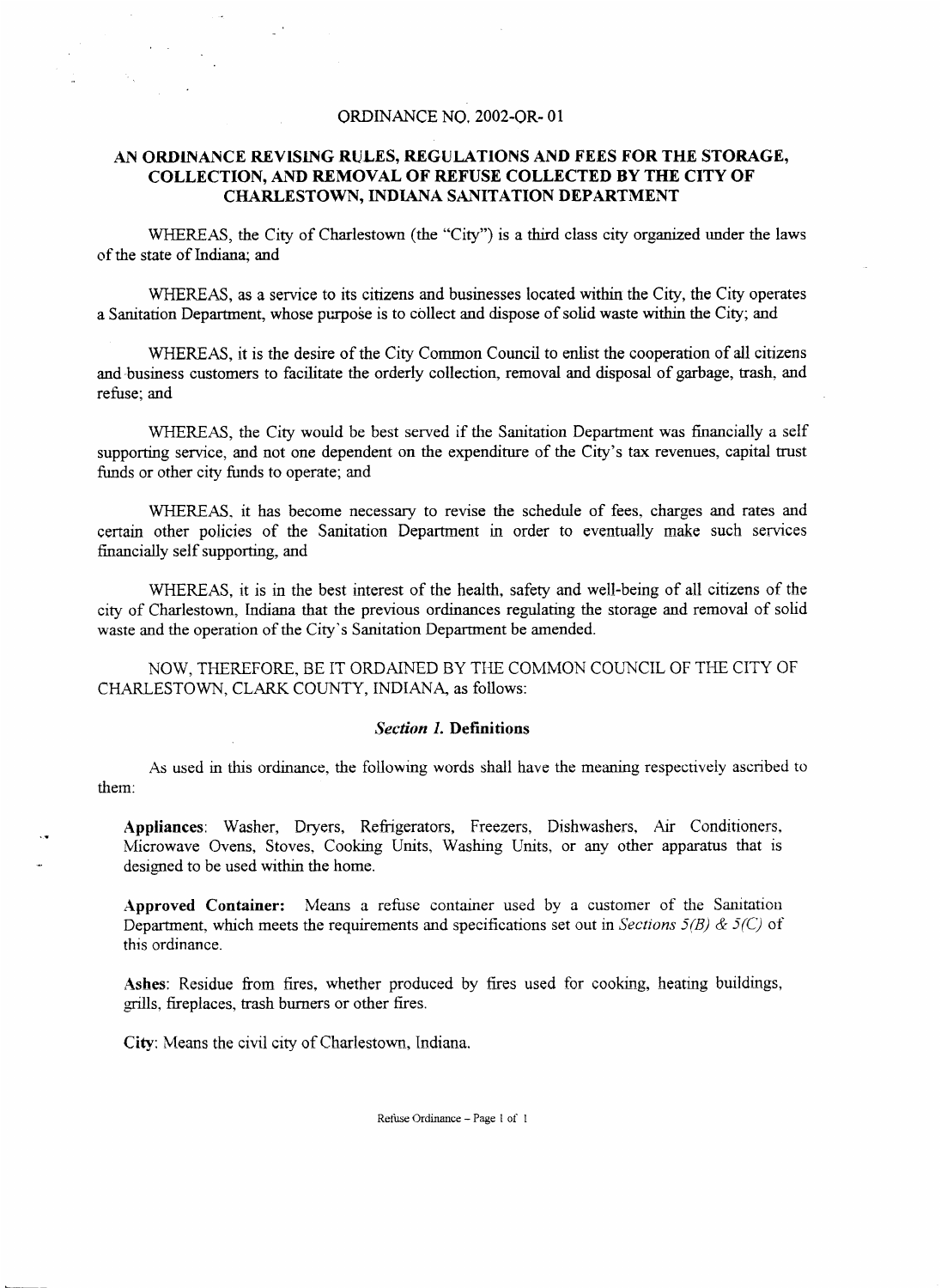Contractor: Means a person, group, or other entity performing work for hire (e.g. construction, cleaning, remodeling, etc. . . ).

Garbage: Garbage includes all refuse accumulations of animal, fruit or vegetable matter that attend the preparation, use, cooking, dealing in or storage of meat, fish, foul, **fruits** or vegetables, and containers originally used for food stuffs.

**Non-conforming Container:** Means **a** refuse container used by a customer of the Sanitation Department, which does not meet the requirements and specifications set out in Sections *5(B)*  & *S(C)* of this ordinance.

**Refuse:** Refuse shall mean garbage, trash, debris, rubbish, litter, ashes, solid waste, or other items having little or no value which are intended to be disposed of, or any of them.

**-Sanitation Department:** Means the City of Charlestown, lndiana Sanitation Department.

Trash, **Rubbish and Debris:** Combustible refuse, including, but not limited to, papers cartons, boxes, barrels, wood, excelsior, tree branches, yard trimmings, wood furniture and other wood or combustible articles, bedding, plastic, noncombustible refuse, including but not limited to, metals, tin cans, *dirt,* contents of litter receptacles, small quantities of rocks and pieces of concrete, **glass,** crockery. leaves, bottles and other containers.

# *Section 2.* **Loose Garbage and Refuse**

A) It shall be unlawful to place or permit to remain anywhere in the city any garbage or other material subject to decay, other than leaves or **grass,** excepting in a tightly covered metal or plastic container.

**B)** It shall be the responsibllity of a person, group or entity causing loose refuse to be deposited on the street or other public place to immediately place it in a lawful container. It shall not be the responsibility of the Sanitation Department to collect it before it is properly contained.

## *Section* **3. Wind-Blown Refuse**

It shall be unlawful to cause or permit to accumulate any dust, ashes or trash or *any* other such material that can be blown away by the wind anywhere in the city, excepting in a covered container, **and** such ashes or other such material shall be properly dampened so **as** not to cause dust when emptied by the Sanitation Department when collecting same.

### *Section 4,* **Garbage to be Secured.**

While awaiting pick-up, all refuse to be collected by the Sanitation Department of the city of Charlestown shall be securely placed in an approved container, with all liquids drained and all toxic substances removed.

#### *Section 5.* **Containers.**

A) *All* refuse which is to be picked up by the Sanitation Department shall be placed in Approved Containers provided by the owners, or in the case of other tenants, then by the occupants.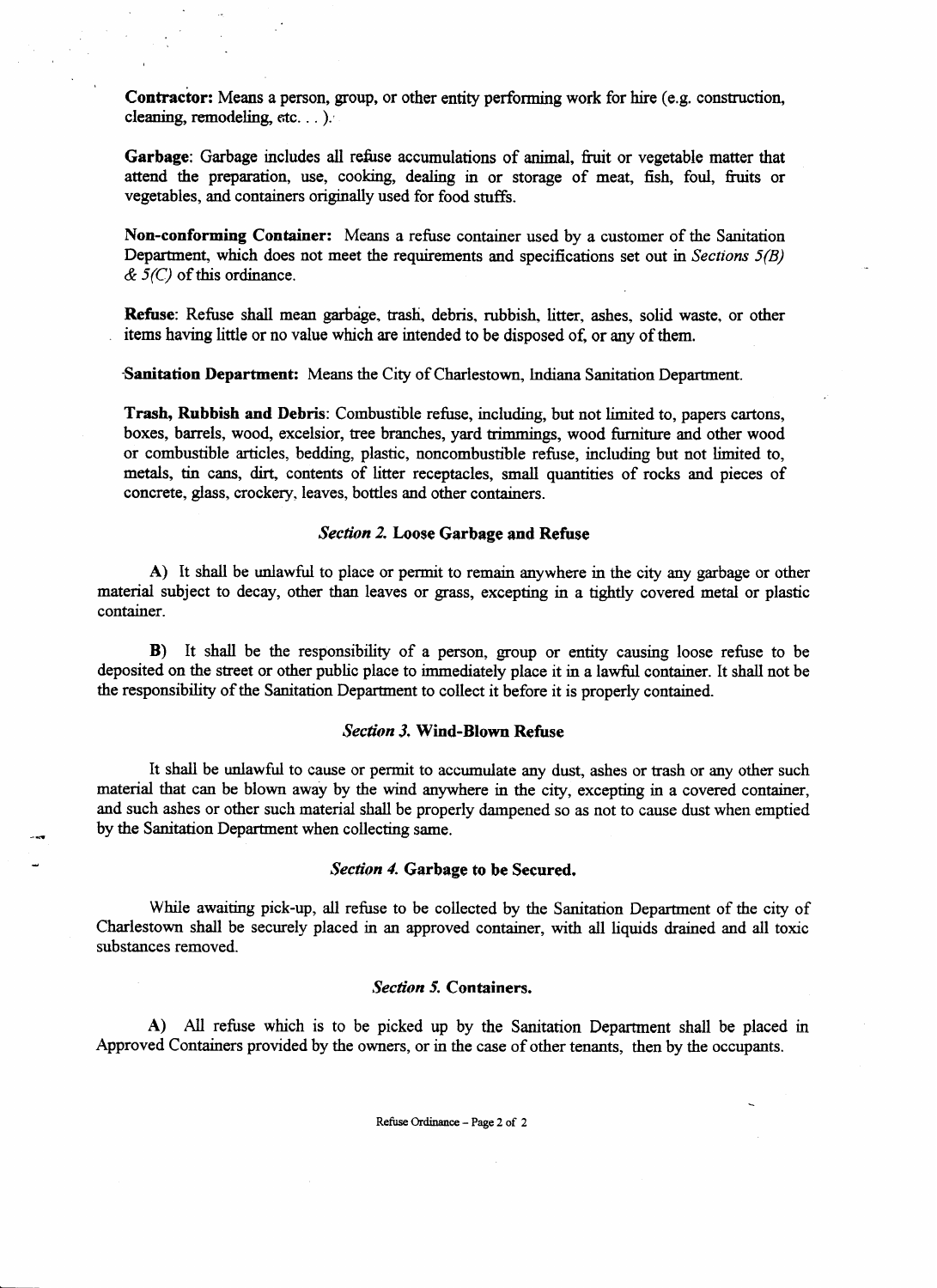**B)** Approved Containers shall have a capacity of not more than thirty (32) gallons, and the contents thereof shall have a weight not exceeding fifty (50) pounds. Oil drums, barrels or like containers, or cardboard or like boxes that fall apart when wet or moist are not acceptable.

*All* Approved Containers shall be or plastic, with tightly fitting **lids,** and sufficiently durable to withstand repeated handling, and shall, at all times, be kept in a clean, neat and sanitary condition.

For regular pick-up service by the **Sanitation** Department, each **single** residence or business shall have no more than four **(4)** Approved Containers.

**E)** Durable plastic bags- securely tied, that are not utilized **as** a liner placed within **an**  authorized container, may be used only for the containment of leaves and **grass** clippings. -

F) Any Non-conforming container being utilized as a receptacle for pick-up by the Sanitation Department shall initially have placed upon it a sticker notifying the resident that the container does not meet the requirements of this ordinance. Upon a second use of the Non-conforming container, said container shall be subject to removal and disposal by the **Sanitation** Department.

## *Section 6,* **Trees.**

A) Small tree branches, tree trimmings **and** wood need not be placed in containers, provided they are securely bundled and provided such bundles are not more than three (3) feet in length, twenty four (24) inches in diameter, having no single piece thereof more than four **(4)** inches **in** width or thickness, **and** provided such bundle may be easily handled by one person.

**B)** Small evergreen trees used in homes as "Christmas Trees" will be accepted whole at no fee, provided they are set out for pick-up five (5) days prior to or immediately after the 25<sup>th</sup> day of December.

# $U = \frac{1}{2}$   $\frac{1}{2}$   $\frac{1}{2}$   $\frac{1}{2}$   $\frac{1}{2}$   $\frac{1}{2}$   $\frac{1}{2}$   $\frac{1}{2}$   $\frac{1}{2}$   $\frac{1}{2}$   $\frac{1}{2}$   $\frac{1}{2}$   $\frac{1}{2}$   $\frac{1}{2}$   $\frac{1}{2}$   $\frac{1}{2}$   $\frac{1}{2}$   $\frac{1}{2}$   $\frac{1}{2}$   $\frac{1}{2}$   $\frac{1}{2}$   $\frac{1}{2}$

**A)** All leaves and **grass** shall be placed in proper containers or plastic bags that shall be placed at a designated place.

**B)** No leaves or grass shall be allowed to blow into and accumulate, or be raked, swept, or placed in the gutters along the streets, **as** these are frequently washed into catch basins and storm sewers, thereby blocking or stopping the drainage of such sewers.

#### *Section 8.* **Newspapers.**

All newspapers, magazines and cardboard must be securely bundled or contained to prevent the spread of litter on the streets.

#### *Section 9,* **Collection of Ashes.**

No ashes shall be set out for collection unless they are cold **and** dampened to avoid dust **and** are contained as herein provided.

*Section 10,* **Appliances.** 

Refuse **Ordinance** *Page* **3** of **3**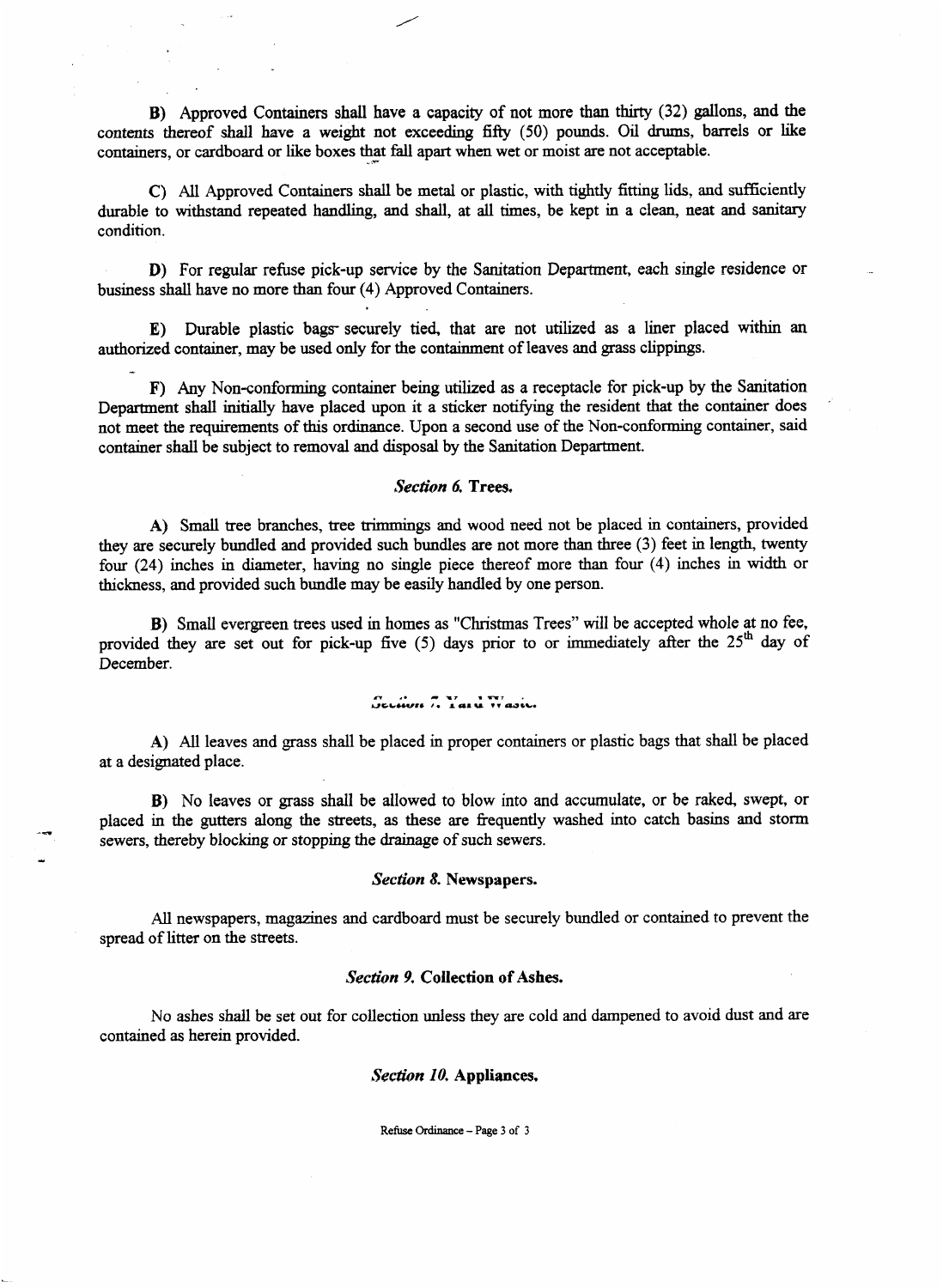Appliances will be collected by the city on the regularly scheduled day for trash collection. Each appliance that will not otherwise fit in an authorized container will be collected only if is has affixed to it an authorized appliance pick-up sticker issued by the City of Charlestown, which sticker shall be sold at an additional cost to the customer **as** specified in Section 19 below.

## *Section II.* **Refusal to Collect Refuse.**

Collection of trash, garbage or other refuse by the **Sanitation** Department may be refused any time the **trash,** garbage or other refuse is not presented **as** herein provided. In such case the owner and/or occupant in possession of the trash, garbage or other refuse shall promptly properly and dispose of the same.

## *Section 12.* **Customers,**

Garbage and trash collection service shall be available to all single residential dwellings, duplexes and apartments. Service may be provided for commercial or industrial customers only after eligibility and ability of the Sanitation Department to do so is determined by the Sanitation Department superintendent.

### *Section 13.* **Holidays.**

Collection service shall not be provided on any day observed by the City **as** a holiday. Holidays currently recognized by the City are: New Years Day, Martin Luther King, Jr. Day (observed), Good Friday, Memorial Day, Independence Day, Labor Day, Thanksgiving Day, the Friday Following **Thanksgiving** Day, Christmas Eve, and Christmas Day. Collection for these holidays shall be made on the next regular day of business following the holiday.

#### *Section 14.* **Placement of Receptacles for Pick Up.**

A) All garbage and trash shall be set out or placed at the edge of the pavement at the sidewalk line (if there is a sidewalk) or at such other place as the superintendent of the Sanitation Department from time to time shall designate. The **Sanitation** Department shall not be responsible to collect refuse placed for pick-up after **7:OO** A. M. on the day of collection. Refuse shall not be set out for collection sooner than 6:00 P.M. on the evening in advance of the scheduled collection day.

**B)** Once refuse is collected, all empty refuse containers shall be removed from the street and returned to the owner's/occupant's property on the same day. Such containers shall be stored in a place and in such a manner **as** to not be visible from the residence road frontage, or any thoroughfare or pedestrian walkway, by any person.

#### *Section 15.* **Construction Waste and Large Items.**

A) Refuse resulting from work performed by a Contractor, from performing construction, cleaning, remodeling, or produced in any other manner, shall not be collected by the Sanitation Department. All such refuse shall be removed at the Contractor's or owner/occupant's expense, and shall be removed within 24 hours of being set out for disposal.

**B)** Large **quantities** of rubbish, trash, debris, or other refuse, over and above four **(4)** thirty-two (32) gallon containers **a** week, requiring use of a city sanitation vehicle, may be removed for owners,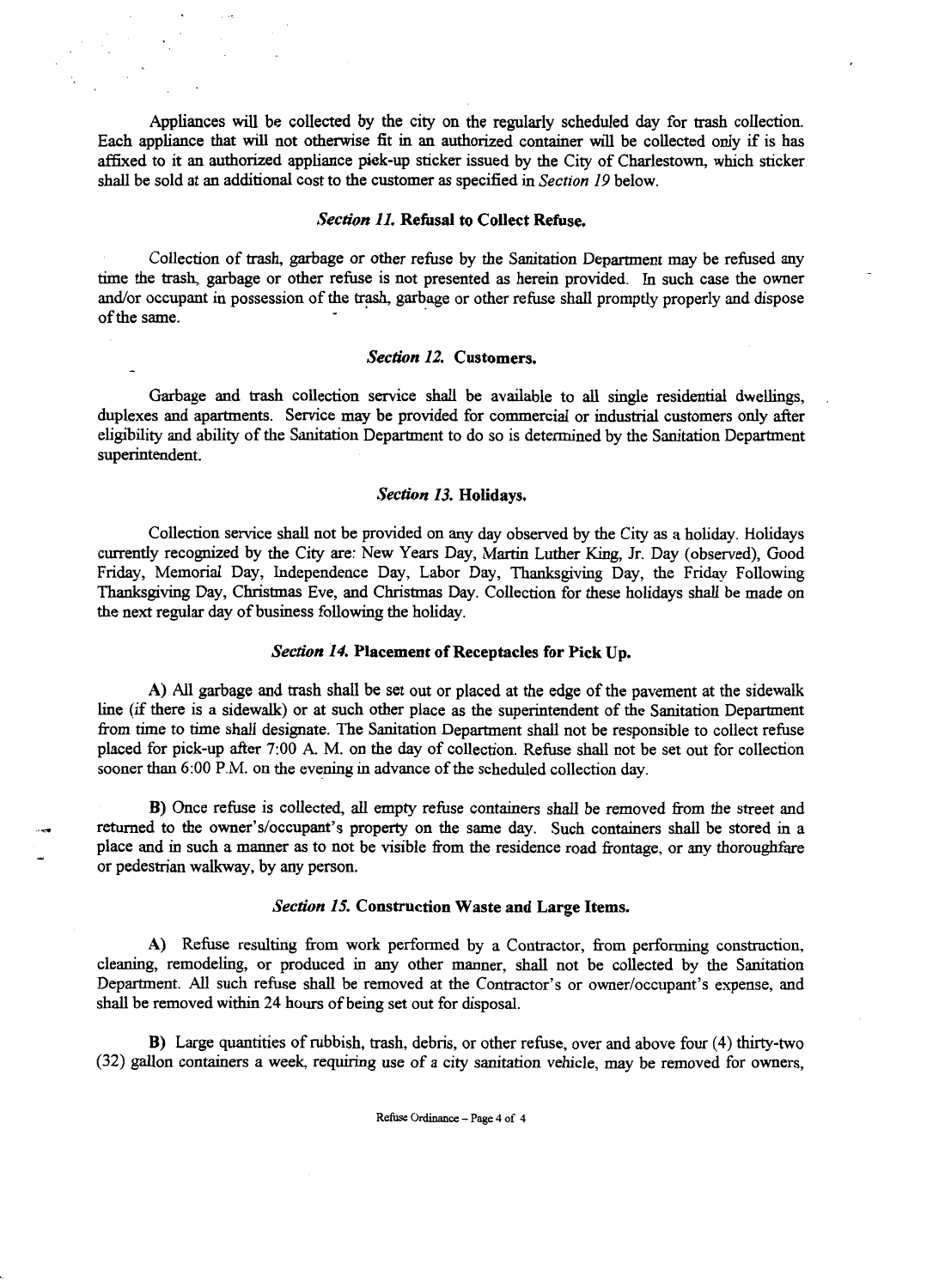renters or other residents by the **Sanitation** Department for **an** additional charge, **as** specified in the fee schedule. In such cases the Sanitation Department superintendent shall determine where **Sanitation**  Department vehicles *may* be left and shall determine the rate of usage as defined by the fee schedule set forth in Section 19 of this ordinance. Arrangements for payment for services shall be made prior to the time removal services are provided.

C) There shall be a separate charge for any large items that will not fit in an Approved Container. The surcharges are set forth in *Section 19(C)* below.

# *Section 16,* Littering.

A) No person, group or other legal entity shall discard, place, or permit to discard or place any refuse, any inoperable vehicle, appliance or other discarded chattel on any public property or thoroughfare in the city.

B) In addition to any other civil or criminal penalty which can be imposed, a person, group or other legal entity littering shall be responsible for the costs of cleaning up any litter, **as** well **as** all costs incurred in enforcing **this** provision of this ordinance.

# *Section 17,* **Dumping.**

A) No person, group or other legal entity shall discard, place, or permit to discard or place any refuse, any inoperable vehicle, appliance or other discarded chattel on any private property in the city, without the owner's permission.

B) In addition to any other civil or criminal penalty which can be imposed, a person, group or other legal entity dumping shall be responsible for the costs of cleaning up any dumped material, as well **as** all costs incurred in enforcing **this** provision of this ordinance.

### *Section 18,* **Foreign Refuse,**

Collection of refuse shall be available to residents at times designated by the Charlestown Board of Public Works and Safety. Refuse from sources outside the City shall not be collected. Such refuse shall not be placed at any residential, business or industrial customer of the Sanitation Department, or within the City or other authorized place of collection serviced by the Sanitation Department. In addition to other penalties prescribed herein, a person that violates or permits violation of **this** section of this ordinance forfeits the privilege of collection service by the Sanitation Department, at the discretion of the superintendent of the Sanitation Department and/or City Board of Public Works and Safety.

### *Section 19.* **Fee Schedule.**

The following schedule of fees shall apply to all City sanitation services for the City of Charlestown:

A) The monthly charge for garbage pickup service **(4** thirty-two gallon cans weekly) shall be Eight Dollars (\$8.00) per month, with a twenty-five cent (\$0.25) increase in that charge every three (3) months, the first increase occurring three (3) months from the effective date of **this** ordinance, and those increases continuing **until** either otherwise changed by ordinance, or **until** the Sanitation Department becomes financially self sufficient, whichever occurs first.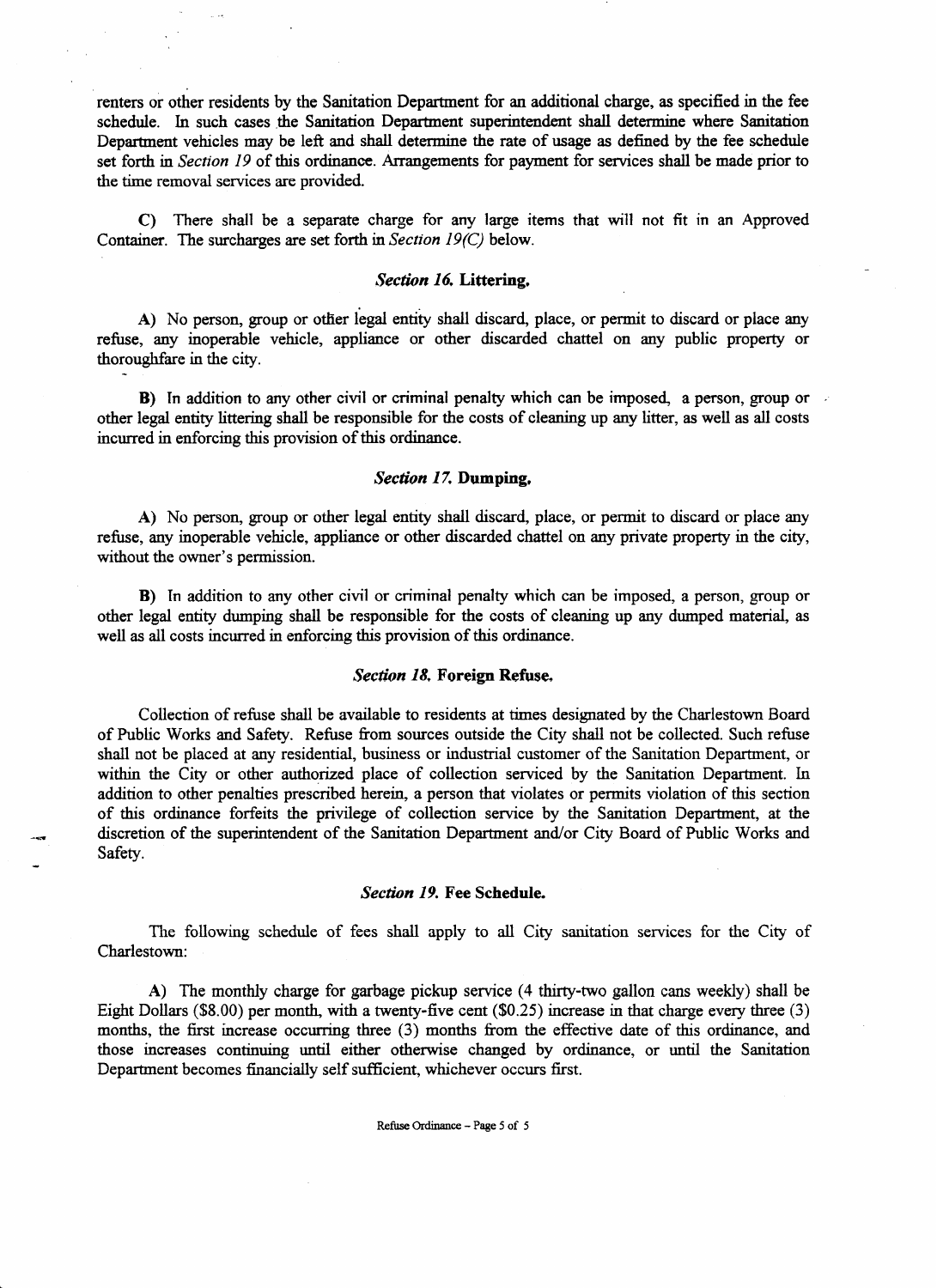**B)** Utilization of the City-owned flatbed truck for construction-type waste or large loads of refuse shall be fifty dollars (\$50.00) per half (1/2) load and seventy-five dollars (\$75.00) per full load. (The Street and Sanitation Department superintendent will determine the load size).

**C)** All large items (i.e. appliances, etc..., that will not fit into a conforming 32 gallon container) can be picked up for a charge of five dollars (\$5.00) per item. (payment method to be determined **by**  the Board of Public Words).

**D)** *All* items or appliances which use freon, whether or not the freon has been removed (i.e. refrigerators, freezers, air conditioners) will be picked up at a cost of \$40.00 per item.

**E)** Yard waste such **as grass** clippings, leaves and small branches will be picked up at no cost to residential customers, provided they are placed in the proper containers. Loose yard waste will not be picked up. **Small** tree trimmings, branches and wood shall be picked up at no cost providing they are placed for collection **as** set forth in Sections 6 and 7 of this ordinance.

## *Section 20.* **Compliance With State Regulations.**

**Notwithstanding** the requirements set out herein, the manner of containing, storing or disposing of refuse shall also be in compliance with all Indiana statutes, and rules and regulations of the Department of Health of the State of Indiana.

## *Section 21.* **Penalties.**

In addition to any other sanctions set out herein, any person, group or entity violating any term of this ordinance shall be fined in an amount not less than Fifty Dollars (\$50.00) nor more than One Thousand Dollars (\$1,000.00). Each day a violation continues shall constitute a separate offense. It is the intent of the Common Council that subsequent offenses or violations with aggravated circumstances be punished more severely.

#### *Section 22.* **Opting Out of Service.**

Any commercial or business customer or residential customer of the Sanitation Department may elect to have refuse removed by a private contractor, and if such an election is made no service charge will be levied. This election must be in writing and filed with the Clerk/Treasurer of the City. If such an election is not made, **as** required above, all eligible residences will be provided with sanitation service.

### *Section* **23. Severability.**

Should a court of competent jurisdiction hold any section or part of section of **this** ordinance invalid, the remaining parts shall be severable and shall continue in full force and effect.

### *Section 24.* **Other Ordinances Repealed,**

All ordinances or parts of ordinances in conflict with **the** provisions of this ordinance are hereby repealed in so *far* **as** the same affect this ordinance.

Refuse **Ordinance** *Page* **6 of 6**